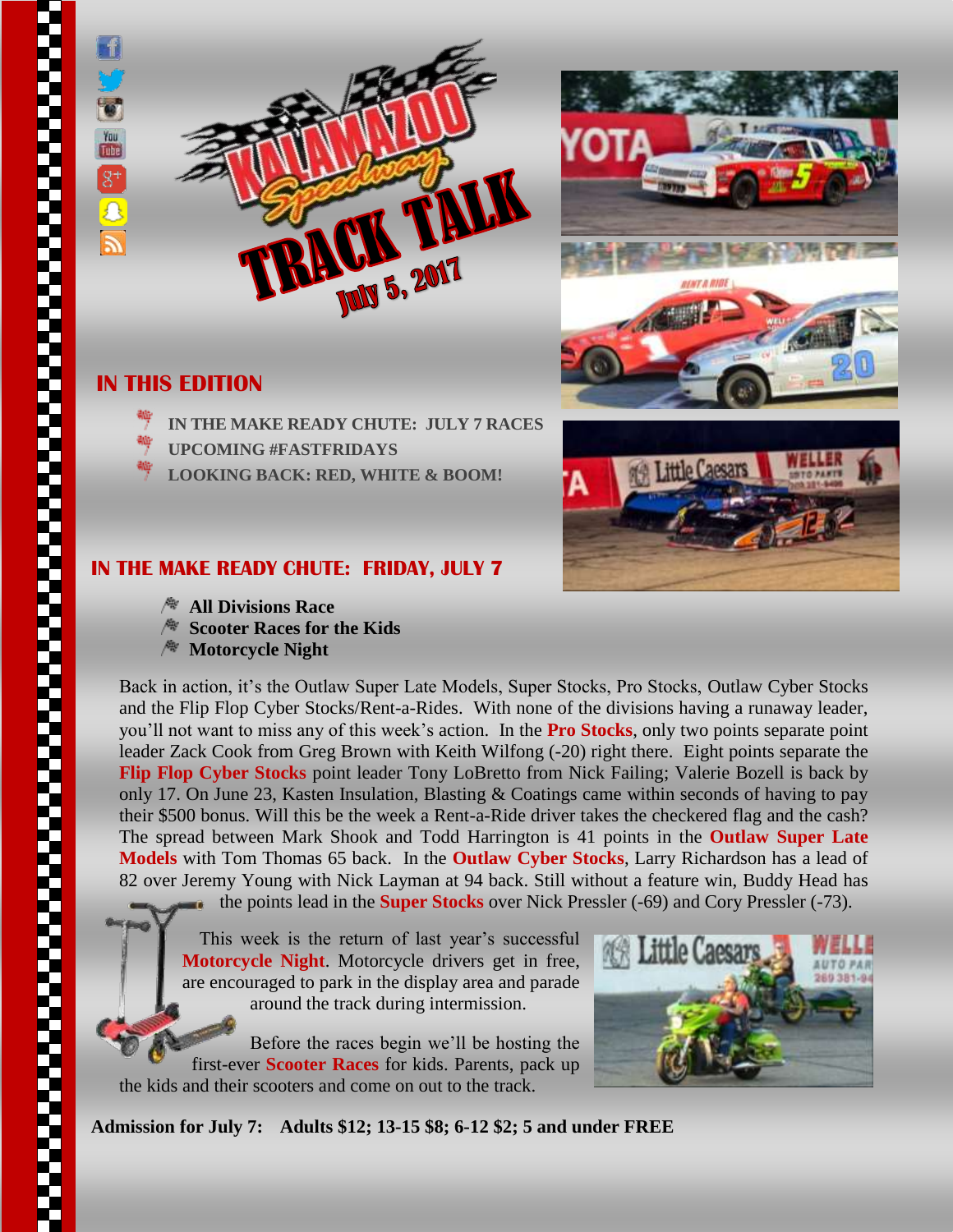## **UPCOMING #FASTFRIDAYS (and other days!)**

All 5 divisions see action on **Friday, July 14** plus it's the return of the classic cars. Drivers of the classics get in free and everyone looks forward to checking out the cars up close in the display area and watching all the classics on parade during intermission.





**Thursday, July 20** brings out the Super Sprints when the King of the Wing Super Sprints presented by Royal Purple and sponsored by Auto Value take to the oval along with the Outlaw Super Late Models and the Super Stocks.

BOOMY



AND, we're not done for the week. **Friday July 21** is the GT Products Pro Stock Bash along with Round #2 of the Outlaw FWD Burg vs Zoo "DOT" Tire Spectacular and the Midwest Compact Touring Series.

## LOOKING BACK: RED, WHILE & .

A full house came out to take in the  $4<sup>th</sup>$  of July version of the Night of Destruction: The Red, White and Boom! **Hundreds** of folks took



advantage of the (free) bus rides and monster truck rides offered before the program got underway. Our own Jack Goodrich offered the invocation and Zaynee Hobdy sang the National Anthem (check it out on YouTube, compliments of KB [the Poster Guy]). The ATR Motorsports Promotions monster trucks revved up to greet the crowd and get things started. Kyle

Sliger Stunts and Grand Rapids Finest Stunt Team made a grand entrance from the upper pits and the four motorcycle stunt drivers put on two great shows over the course of the night and props to their announcer for describing the stunts and who was performing them.



The spectator drags fielded a dozen brave entries. Timothy Burns took the best two out of three in the finale. On his way to the championship Burns smoked Corey Vansparrenntak (attempting to

defend his May 12 championship) in Round #2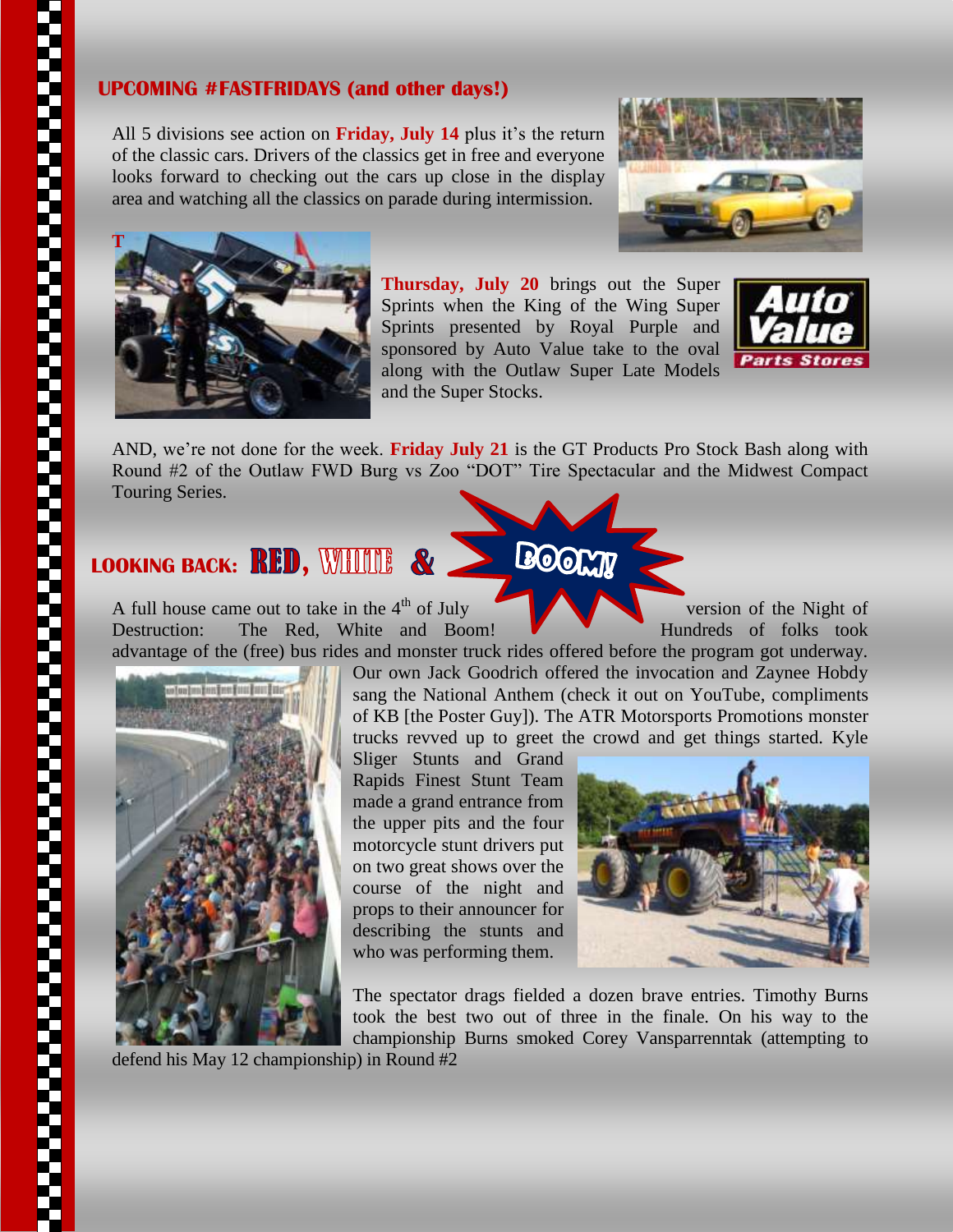The new Hot Tub Drag Races proved a fun face off of four cars per heat dashing to the checkered flag. Of course it wasn't that simple with all those giant tires and hot tubs in the way. The winner of each heat advanced to the finals. The drags were not only a crowd pleaser but were popular with the drivers as well with 5 heats needed to set the 5driver final. The Thunder Drags were a play on the Hot Tub Drags, only backwards (and we're pretty sure not one of those cars had a rearview camera).





The monster trucks came out a couple of times to flatten the cars (now) destined for the scrap yard. And it was Kalamazoo Speedway to the rescue when one of the monsters got hung up on top of the crushed cars and needed a lift down.

The family section clear and convincingly won the loudest section of the night designation though not larger in numbers, they not only "won" their "heats" over the other sections, but won when pitted against all the other sections combined. Others fans preferred a more aerobic pastime and formed a conga line (pictured).



The mini-enduro ran 40 laps with 30 cars with Alan Thornton taking the checkered flag followed by Brock Sweeter.

The trailer races were quite possibly the best ever with a full field of vehicles and wild racing mayhem. A boat decided it would rather be an airplane and flew into the infield fence and, unfortunately, didn't stop there. The wall will need some restoration and 180 feet of fence and supports will need replacing. Ouch!



The bus races closed out the racing/mayhem portion of the program and then the OTHER fireworks started. As KB said on the Speedway Facebook page "thank you Gary Howe". The display was spectacular as always and the customary flash of fire that ends the display is going to be talked about for a while. Anyone feeling a little night chill sitting in the stands (or in a skybox for that matter) was plenty warm when the flash sent a heat wave clear out to the parking lot!